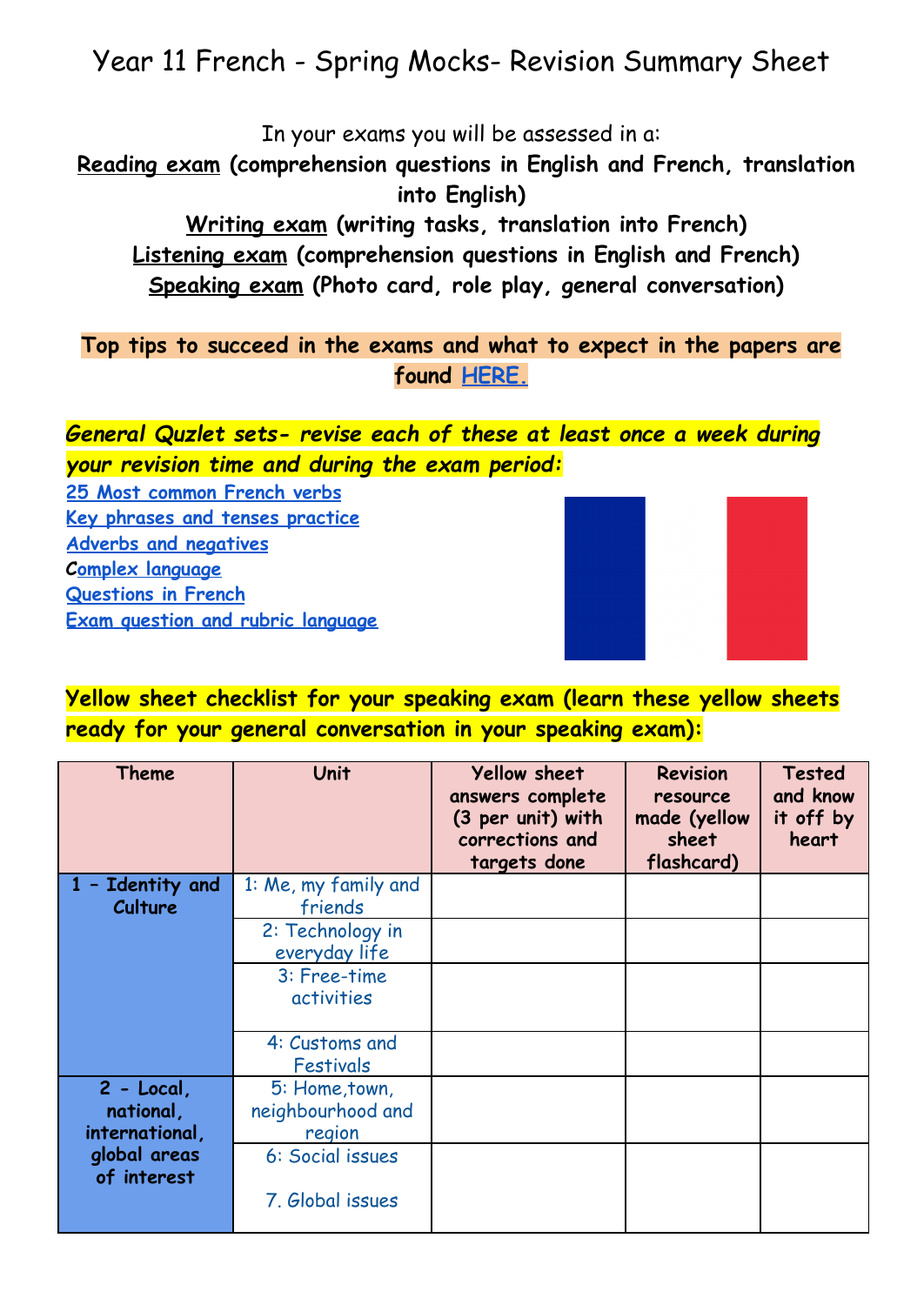|                                | 8. Travel and<br>tourism                                      |  |  |
|--------------------------------|---------------------------------------------------------------|--|--|
| future study and<br>employment | <b>3- Current and</b> 9. My studies, life at<br>school part 1 |  |  |
|                                | 10. My studies, life<br>at school part 2                      |  |  |

#### **Revision topic list:**

**Work your way through these topics that you have studied and test yourself on the Quizlet sets until you get at least 80% correct. Then have a go at the grammar practice sets and Bitesize/GCSE POD practice questions to put your knowledge to the test in an exam situation:**

## *Theme 1 Identity and Culture*

**Unit 1 - Me, my family and friends Quizlet:** [Unit 1 set 1 \(family and relationships\)](https://quizlet.com/gb/439942003/year-10-french-theme-1-unit-1-set-1-family-and-relationships-flash-cards/) [Unit 1 set 1a \(physical descriptions\)](https://quizlet.com/gb/503313289/year-10-french-theme-1-unit-1-set-1-a-family-and-friends-physical-descriptions-flash-cards/) GRAMMAR: [Avoir](https://quizlet.com/93447597/avoir-flash-cards/) and [être](https://quizlet.com/169191919/etre-to-be-flash-cards/) Yellow sheet question: Q1 Décris ta famille - Describe your family **GCSE Pod:** [Me, my family and friends](https://members.gcsepod.com/shared/podcasts/title/13580) Homework drive resources: [Core vocab sheets](https://drive.google.com/drive/u/0/folders/1GI7VaUoCxp5uWuUNcMsacAH8RKSEFNSZ) \*\*\*\*\* **Quizlet:** [Unit 1 set 2 \(friends\)](https://quizlet.com/gb/442056615/year-10-french-theme-1-unit-1-set-2-friends-flash-cards/)

GRAMMAR: [Adjective agreement](https://quizlet.com/es/294743541/french-adjective-agreement-flash-cards/) Yellow sheet question: Q2 Décris ton/ta meilleur(e) ami(e) – Describe your best friend. **GCSE Pod:** [Me, my family and friends](https://members.gcsepod.com/shared/podcasts/title/13580) Homework drive resources: [Core vocab sheets](https://drive.google.com/drive/u/0/folders/1GI7VaUoCxp5uWuUNcMsacAH8RKSEFNSZ) \*\*\*\*\*

**Quizlet:** [Unit 1 set 3 \(family relationships\)](https://quizlet.com/gb/442071371/year-10-french-theme-1-unit-1-set-4-family-relationships-flash-cards/) GRAMMAR: [S'entendre - To get on](https://quizlet.com/gb/313287947/sentendre-flash-cards/) Yellow sheet question: Q3 Tu t'entends bien avec ta famille? – Do you get on with your family? **GCSE Pod:** [Me, my family and friends](https://members.gcsepod.com/shared/podcasts/title/13580) Homework drive resources: [Core vocab sheets](https://drive.google.com/drive/u/0/folders/1GI7VaUoCxp5uWuUNcMsacAH8RKSEFNSZ) \*\*\*\*\*

**Quizlet:** [Unit 1 set 4 \(future relationships\)](https://quizlet.com/gb/442066025/year-10-french-theme-1-unit-1-set-4-future-relationships-flash-cards/) GRAMMAR: ['Going to' future tense](https://quizlet.com/gb/483925130/foundation-higher-tense-going-to-future-tense-to-say-what-you-are-going-to-do-in-the-future-flash-cards/) Yellow sheet question: Q4 Tu voudrais te marier? - Do you want to get married? **GCSE Pod:** [Me, my family and friends](https://members.gcsepod.com/shared/podcasts/title/13580) Homework drive resources: [Core vocab sheets](https://drive.google.com/drive/u/0/folders/1GI7VaUoCxp5uWuUNcMsacAH8RKSEFNSZ)

## **Unit 2 - Technology in everyday life**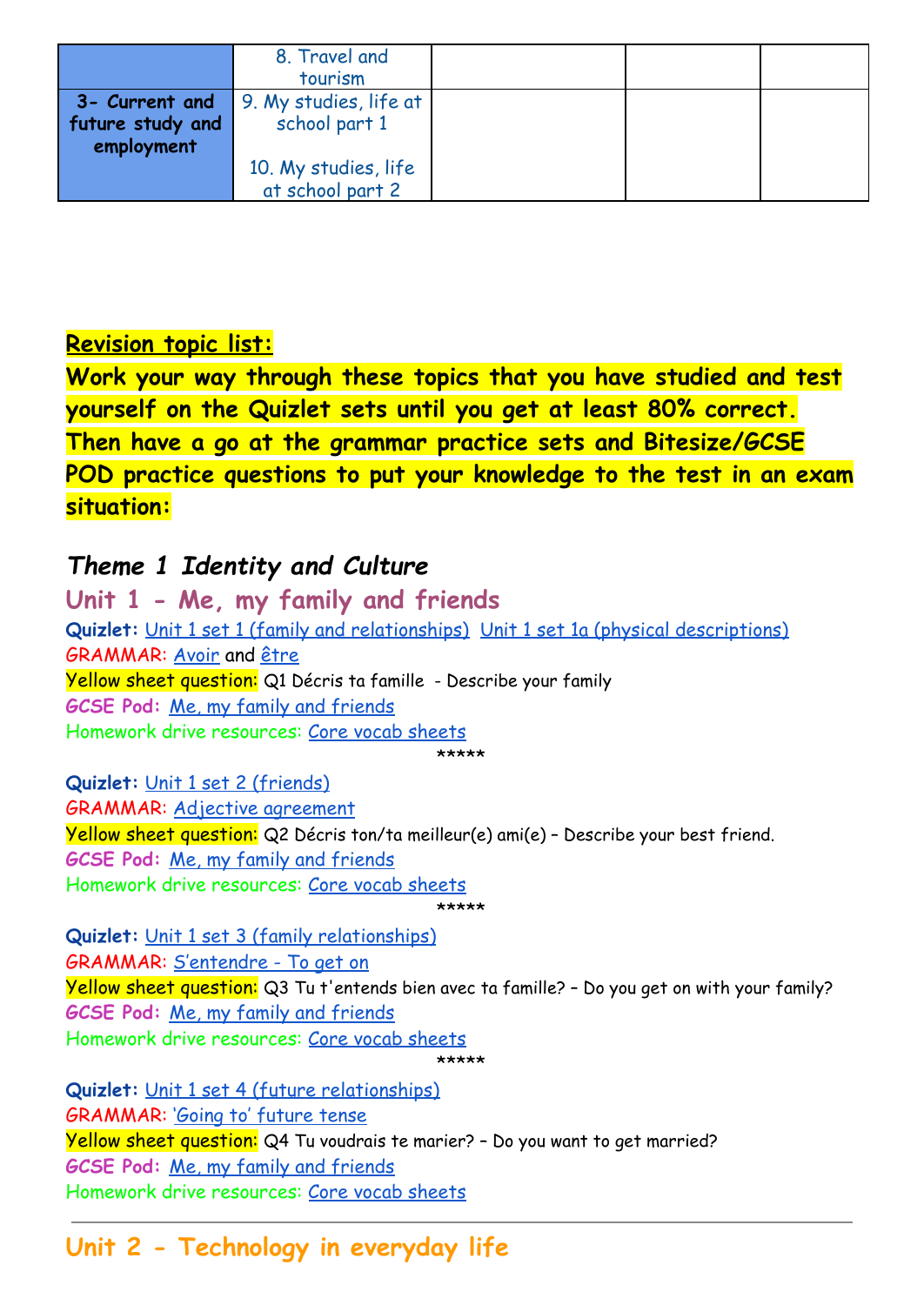**Quizlet:** [Unit 2 set 1 \(technology\)](https://quizlet.com/gb/427919483/year-10-french-theme-1-unit-2-set-1-technology-flash-cards/) [Unit 2 set 2 \(internet use\)](https://quizlet.com/gb/428956770/year-10-french-theme-1-unit-2-set-2-internet-use-flash-cards/) GRAMMAR: [Present tense practice](https://quizlet.com/gb/483926131/foundation-higher-tense-present-tense-practice-to-say-what-you-are-doingnormally-do-flash-cards/) Yellow sheet question: Q1 Comment utilises-tu la technologie? - How do you use technology? **GCSE Pod:** [Technology in everyday life](https://members.gcsepod.com/shared/podcasts/title/13581) Homework drive resources: [Core vocab sheets](https://drive.google.com/drive/u/0/folders/1GI7VaUoCxp5uWuUNcMsacAH8RKSEFNSZ)

\*\*\*\*\*

**Quizlet:** [Unit 2 set 3 \(pros and cons of the internet\)](https://quizlet.com/433206176/year-10-french-theme-1-unit-2-technology-set-3-flash-cards/) GRAMMAR: [Key phrases for explaining advantages and](https://quizlet.com/gb/515043146/key-phrases-for-explaining-advantages-and-disadvantages-flash-cards/?new) disadvantages Yellow sheet question: Q2 Quels sont les avantages et inconvénients de l'internet? What are the advantages and disadvantages of the internet? **GCSE Pod:** [Technology in everyday life](https://members.gcsepod.com/shared/podcasts/title/13581) Homework drive resources: [Core vocab sheets](https://drive.google.com/drive/u/0/folders/1GI7VaUoCxp5uWuUNcMsacAH8RKSEFNSZ) \*\*\*\*\*

**Quizlet:** [Les gadgets](https://quizlet.com/gb/456585959/year-9-french-les-gadgets-flash-cards/) GRAMMAR: [Adjectives for describing technology](https://quizlet.com/246348469/french-technology-adjectives-flash-cards/) Yellow sheet question: Q3 Quel gadget voudrais-tu acheter à l'avenir? What gadget would you like to buy in future? **GCSE Pod:** [Technology in everyday life](https://members.gcsepod.com/shared/podcasts/title/13581) Homework drive resources: [Core vocab sheets](https://drive.google.com/drive/u/0/folders/1GI7VaUoCxp5uWuUNcMsacAH8RKSEFNSZ)

#### **Unit 3 - Free-time activities**

**Quizlet:** [Unit 3 set 1 \(my free time\)](https://quizlet.com/gb/442076866/year-10-french-theme-1-unit-3-set-1-my-free-time-flash-cards/) [Unit 3 set 3](https://quizlet.com/gb/442089734/year-10-french-theme-1-unit-3-set-3-food-and-me-flash-cards/) (food) GRAMMAR: [Present tense practice](https://quizlet.com/gb/483926131/foundation-higher-tense-present-tense-practice-to-say-what-you-are-doingnormally-do-flash-cards/) Yellow sheet question: Q1 Qu'est-ce que tu aimes faire dans ton temps libre? What do you like to do in your free-time? **GCSE Pod:** [Free-time activities](https://members.gcsepod.com/shared/podcasts/title/13582/81474) Homework drive resources: [Core vocab sheets](https://drive.google.com/drive/u/0/folders/1GI7VaUoCxp5uWuUNcMsacAH8RKSEFNSZ) \*\*\*\*\*

**Quizlet:** [Unit 3 set 4 \(sport\)](https://quizlet.com/gb/515044175/year-10-french-theme-1-unit-3-set-4-sport-flash-cards/?new) GRAMMAR: [Adjectives for describing sports](https://quizlet.com/gb/355792706/y7-french-adjectives-for-sports-flash-cards/) Yellow sheet question: Q2 Que fais tu comme sports? What sports do you do? **GCSE Pod:** [Free-time activities](https://members.gcsepod.com/shared/podcasts/title/13582/81474) Homework drive resources: [Core vocab sheets](https://drive.google.com/drive/u/0/folders/1GI7VaUoCxp5uWuUNcMsacAH8RKSEFNSZ) \*\*\*\*\*

**Quizlet:** [Unit 3 set 2 \(last weekend\)](https://quizlet.com/gb/442083988/year-10-french-theme-1-unit-3-set-2-last-weekend-flash-cards/) GRAMMAR: [Past tense \(perfect tense\) practice](https://quizlet.com/gb/483924047/foundation-higher-tense-perfect-past-tense-past-tense-to-say-what-you-did-in-the-past-flash-cards/) Yellow sheet question: Q3 Parle-moi de ce que tu as fait récemment pour te relaxer. Tell me about what you have done recently to relax. **GCSE Pod:** [Free-time activities](https://members.gcsepod.com/shared/podcasts/title/13582/81474) Homework drive resources: [Core vocab sheets](https://drive.google.com/drive/u/0/folders/1GI7VaUoCxp5uWuUNcMsacAH8RKSEFNSZ)

#### **Unit 4 - Customs and festivals**

**Quizlet:** [Unit 4 set 1 \(customs and festivals\)](https://quizlet.com/gb/484214555/year-10-french-theme-1-unit-4-set-1-customs-and-festivals-flash-cards/) GRAMMAR: [Complex opinions](https://quizlet.com/338977681/more-complex-opinions-in-french-flash-cards/) Yellow sheet question: Q1 Quelle est ta fête préférée? Qu'est-ce que tu fais pour fêter...? What is your favourite festival? What do you do to celebrate...? **GCSE Pod:** [Customs and festivals](https://members.gcsepod.com/shared/podcasts/title/13583)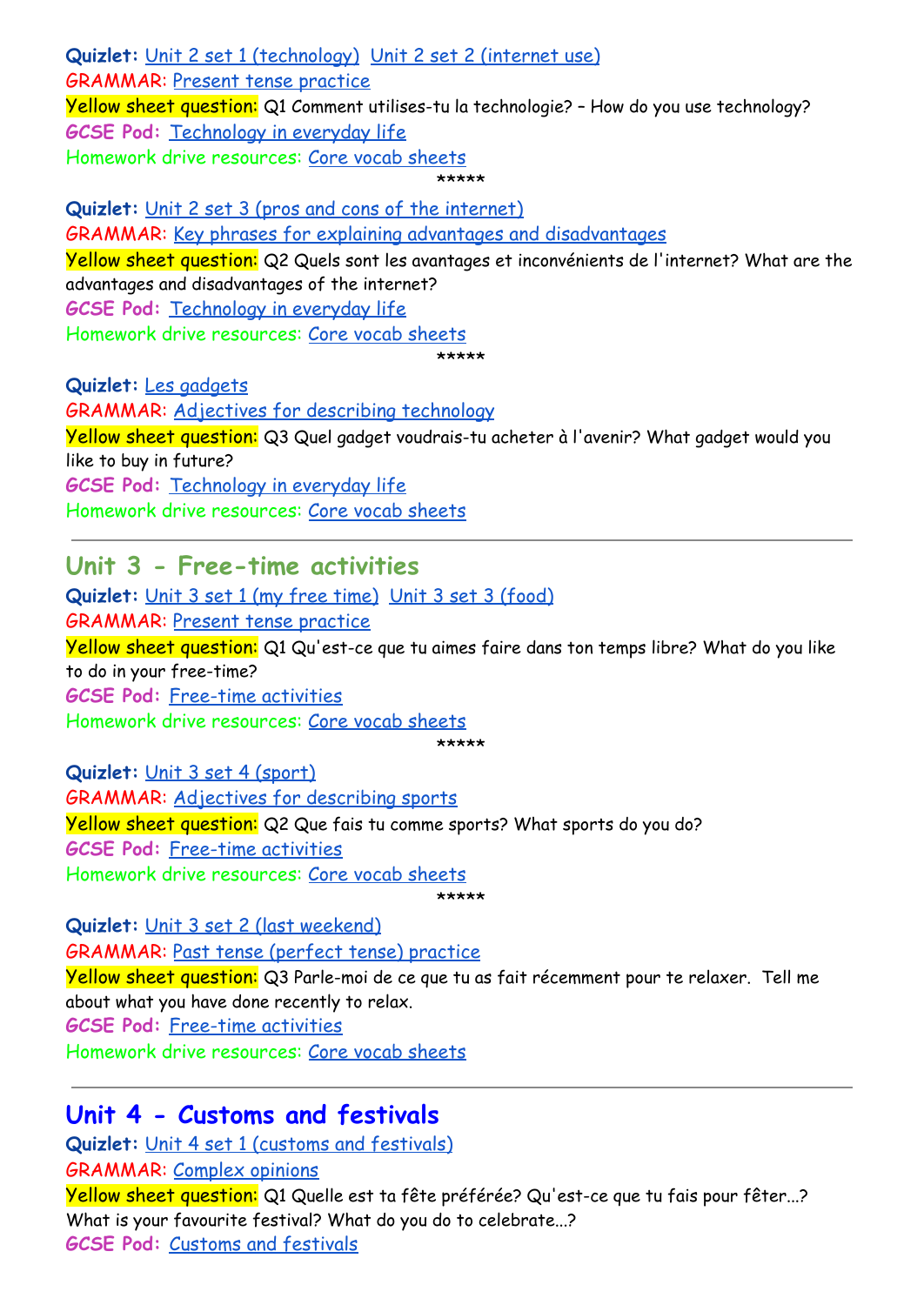Homework drive resources: [Core vocab sheets](https://drive.google.com/drive/u/0/folders/1GI7VaUoCxp5uWuUNcMsacAH8RKSEFNSZ)

\*\*\*\*\*

**Quizlet:** [Unit 4 set 2 \(your most recent birthday\)](https://quizlet.com/gb/497510870/year-10-french-theme-1-unit-4-set-2-your-most-recent-birthday-flash-cards/)

GRAMMAR: [Past tense \(perfect tense\) practice](https://quizlet.com/gb/483924047/foundation-higher-tense-perfect-past-tense-past-tense-to-say-what-you-did-in-the-past-flash-cards/)

Yellow sheet question: Q2 Qu'est-ce que tu as fait pour fêter ta dernière anniversaire ? C'était comment? What did you do to celebrate your last birthday? What was it like? **GCSE Pod:** [Customs and festivals](https://members.gcsepod.com/shared/podcasts/title/13583) Homework drive resources: [Core vocab sheets](https://drive.google.com/drive/u/0/folders/1GI7VaUoCxp5uWuUNcMsacAH8RKSEFNSZ)

\*\*\*\*\*

**Quizlet:** [Unit 4 set 3 \(past festival visit\)](https://quizlet.com/gb/497513788/year-10-french-theme-1-unit-4-set-3-past-festival-visit-flash-cards/)

GRAMMAR: [Past tense \(imperfect tense\) practice](https://quizlet.com/gb/483927654/foundation-higher-tense-imperfect-past-tense-to-describe-things-in-the-past-to-say-what-you-used-to-do-in-the-past-flash-cards/)

Yellow sheet question: Q3 Est-ce que tu es déjà allé(e) à un festival de musique/sport/un festival culturel? Est-ce que tu voudrais aller à un festival de musique/sport/un festival culturel? Have you already been to a music/sports/cultural festival ? Would you like to go to a music/sports/cultural festival?

**GCSE Pod:** [Customs and festivals](https://members.gcsepod.com/shared/podcasts/title/13583)

Homework drive resources: [Core vocab sheets](https://drive.google.com/drive/u/0/folders/1GI7VaUoCxp5uWuUNcMsacAH8RKSEFNSZ)

## *Theme 2 Local, national, international & global areas of interest* **Unit 5 - Home, town, neighbourhood and region**

**Quizlet:** [Unit 5 set 1 \(What is your house like?\)](https://quizlet.com/gb/497515399/year-10-french-theme-2-unit-5-set-1-what-is-your-house-like-flash-cards/) GRAMMAR: [Unit 5 extension \(adjectives to describe](https://quizlet.com/gb/500055502/year-10-theme-2-unit-5-extension-adjectives-to-describe-housetown-flash-cards/) house and town) Yellow sheet question: Q1 Parle-moi de ta maison. Tell me about your house. **GCSE Pod:** [Home, town, neighbourhood and region](https://members.gcsepod.com/shared/podcasts/title/13584) Homework drive resources: [Core vocab sheets](https://drive.google.com/drive/u/0/folders/1GI7VaUoCxp5uWuUNcMsacAH8RKSEFNSZ) \*\*\*\*\*

**Quizlet:** [Unit 5 set 2 \(Your ideal house\)](https://quizlet.com/gb/497516886/year-10-french-theme-2-unit-5-set-2-your-ideal-house-flash-cards/)

GRAMMAR: [Conditional mood](https://quizlet.com/gb/483928477/foundation-higher-tense-conditional-mood-to-say-what-you-would-do-flash-cards/)

Yellow sheet question: Q2 Comment serait ta maison ideale? What would your ideal house be like?

**GCSE Pod:** [Home, town, neighbourhood and region](https://members.gcsepod.com/shared/podcasts/title/13584)

Homework drive resources: [Core vocab sheets](https://drive.google.com/drive/u/0/folders/1GI7VaUoCxp5uWuUNcMsacAH8RKSEFNSZ) \*\*\*\*\*

**Quizlet:** [Unit 5 set 3 \(pros and cons of town and countryside](https://quizlet.com/gb/497518953/year-10-french-theme-2-unit-5-set-3-pros-and-cons-of-living-in-the-town-and-countryside-flash-cards/) living) GRAMMAR: [Key phrases for explaining advantages and](https://quizlet.com/gb/515043146/key-phrases-for-explaining-advantages-and-disadvantages-flash-cards/?new) disadvantages

Yellow sheet question: Q3 Décris ta ville. Ext- Quelles sont les avantages/inconvénients d'habiter dans ta ville? Describe your town. What are the advantages and disadvantages of living in your town?

**GCSE Pod:** [Home, town, neighbourhood and region](https://members.gcsepod.com/shared/podcasts/title/13584) Homework drive resources: [Core vocab sheets](https://drive.google.com/drive/u/0/folders/1GI7VaUoCxp5uWuUNcMsacAH8RKSEFNSZ)

### **Unit 6 - Social issues**

**Quizlet:** [Unit 6 set 1 \(Charities\)](https://quizlet.com/gb/429467357/year-10-french-theme-2-unit-6-set-1-social-issues-charities-flash-cards/) GRAMMAR: [The verb 'vouloir' \(to want\)](https://quizlet.com/gb/533073028/vouloir-present-tense-flash-cards/) Yellow sheet question: Q1 Tu fais du bénévolat? Do you do volunteer work? **GCSE Pod:** [Social issues](https://members.gcsepod.com/shared/podcasts/title/13585/81483) Homework drive resources: [Core vocab sheets](https://drive.google.com/drive/u/0/folders/1GI7VaUoCxp5uWuUNcMsacAH8RKSEFNSZ)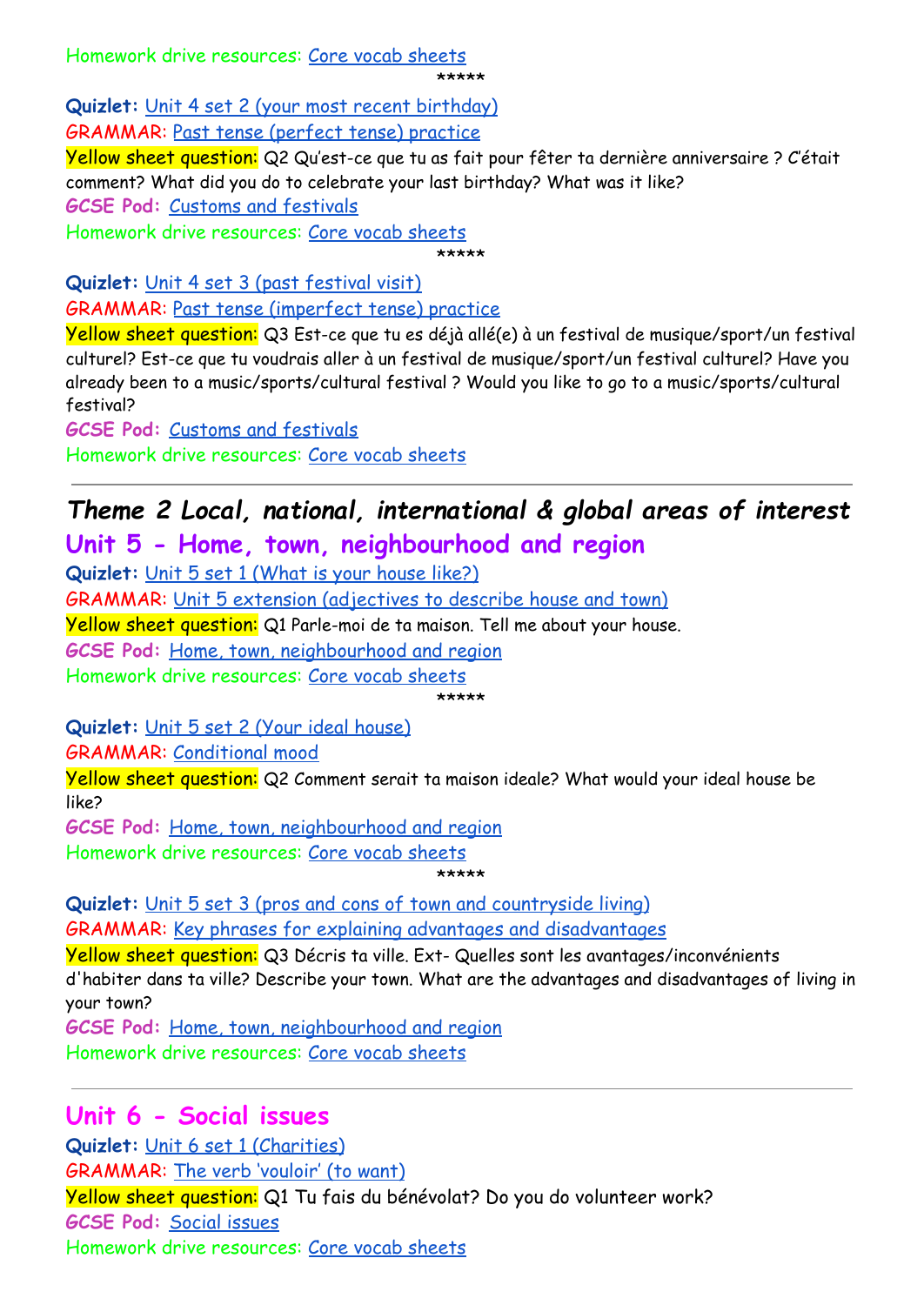**Quizlet:** [Unit 6 set 2 \(healthy living #1\)](https://quizlet.com/gb/428958308/year-10-french-theme-2-unit-6-set-2-healthy-living-1-flash-cards/)

GRAMMAR: [Using 'du', 'de la' and 'des' with foods](https://quizlet.com/au/298552811/french-food-du-de-la-des-flash-cards/) [Using the imperfect tense to say what](https://quizlet.com/gb/483927654/foundation-higher-tense-imperfect-past-tense-to-describe-things-in-the-past-to-say-what-you-used-to-do-in-the-past-flash-cards/) [you used to do](https://quizlet.com/gb/483927654/foundation-higher-tense-imperfect-past-tense-to-describe-things-in-the-past-to-say-what-you-used-to-do-in-the-past-flash-cards/)

Yellow sheet question: Q2 Que fais-tu pour rester en forme? What do you do to keep fit? **GCSE Pod:** [Social issues](https://members.gcsepod.com/shared/podcasts/title/13585/81483)

Homework drive resources: [Core vocab sheets](https://drive.google.com/drive/u/0/folders/1GI7VaUoCxp5uWuUNcMsacAH8RKSEFNSZ)

\*\*\*\*\* **Quizlet:** [Unit 6 set 3 \(healthy living #2\)](https://quizlet.com/gb/432349672/year-10-french-theme-2-unit-6-set-3-healthy-living-2-flash-cards/) GRAMMAR: [Foundation - using the near future to say](https://quizlet.com/gb/483925130/foundation-higher-tense-going-to-future-tense-to-say-what-you-are-going-to-do-in-the-future-flash-cards/) what you are going to do [Higher - using the simple future to say what you will do](https://quizlet.com/gb/483929551/higher-tense-will-future-tense-to-say-what-you-will-do-flash-cards/) Yellow sheet question: Q3 Qu'est-ce que tu vas faire à l'avenir pour rester en forme? **GCSE Pod:** [Social issues](https://members.gcsepod.com/shared/podcasts/title/13585/81483) Homework drive resources: [Core vocab sheets](https://drive.google.com/drive/u/0/folders/1GI7VaUoCxp5uWuUNcMsacAH8RKSEFNSZ)

**Unit 7 - Global Issues Quizlet:** [Unit 7 set 1 \(recycling habits\)](https://quizlet.com/gb/454014995/year-11-french-unit-7-set-1-recycling-habits-flash-cards/) GRAMMAR: [Continuous tenses](https://members.gcsepod.com/shared/podcasts/chapter/73005) **Quizlet:** [Unit 7 set 2 \(environmental attitudes at](https://quizlet.com/gb/454016866/year-11-french-unit-7-set-2-environmental-attitudes-at-home-flash-cards/) home) GRAMMAR[:Conjugating modal verbs](https://members.gcsepod.com/shared/podcasts/chapter/73014) **Quizlet:** [Unit 7 set 3 \(environmental problems\)](https://quizlet.com/gb/454018795/year-11-french-unit-7-set-3-environmental-problems-flash-cards/) GRAMMAR[:Structures with infinitives](https://members.gcsepod.com/shared/podcasts/chapter/73019) **Quizlet:** [Unit 7 set 4 \(the homeless\)](https://quizlet.com/gb/454020781/year-11-french-unit-7-set-4-the-homeless-flash-cards/) GRAMMAR[:The perfect and pluperfect tenses](https://www.bbc.co.uk/bitesize/guides/zk3k6v4/revision/1) **GCSE Pod:** [Global issues](https://members.gcsepod.com/shared/podcasts/title/13586/81486) AQA PEARSON PURPLE WORKBOOK PAGES: pg pages 58-62, pg 112 practice test

listening ex 3, pg 114 practice test reading ex 1 world problems ex 9, pg 121 practice test speaking ex 1

**Unit 8 - Travel and Tourism Quizlet:** [Unit 8 set 1 \(past holidays\)](https://quizlet.com/gb/428960541/year-11-french-unit-8-set-1-past-holidays-flash-cards/)

**Quizlet:** [Unit 8 set 2 \(problems at the accommodation\)](https://quizlet.com/gb/454022937/year-11-french-unit-8-set-2-problems-at-the-accommodation-flash-cards/)

**Quizlet:** [Unit 8 set 3 \(holiday activities\)](https://quizlet.com/gb/454025458/year-11-french-unit-8-set-3-holiday-activities-flash-cards/)

GRAMMAR: [Other French verb forms](https://www.bbc.co.uk/bitesize/guides/z67pcqt/revision/1)

**GCSE Pod:** [Travel and tourism](https://members.gcsepod.com/shared/podcasts/title/13587)

AQA PEARSON PURPLE WORKBOOK PAGES: pg 28-40, 46, 48, 49, pg 111 practice test listening ex 1, pg 112 practice test listening ex 5, pg 118 practice test reading, pg 120 practice test speaking ex 1, pg 122 + 124 practice test writing

## *Theme 3 Current and future study and employment*

**Unit 9 - My studies, life at school and college (part 1) Quizlet:** [Unit 9 set 1 \(my studies\)](https://quizlet.com/gb/471506746/theme-3-unit-9-set-1-my-studies-flash-cards/) **Quizlet:** [Unit 9 set 2 \(describing your school\)](https://quizlet.com/gb/473527652/year-11-french-unit-9-set-2-describing-your-school-flash-cards/) **Quizlet:** [Unit 9 set 3 \(typical day at school\)](https://quizlet.com/gb/473532436/year-11-french-unit-9-set-3-typical-day-at-school-flash-cards/) **Quizlet:** [Unit 9 set 4 \(yesterday at school\)](https://quizlet.com/gb/473536301/year-11-french-unit-9-set-4-yesterday-at-school-flash-cards/) GRAMMAR: [The subjunctive mood](https://members.gcsepod.com/shared/podcasts/chapter/73020)